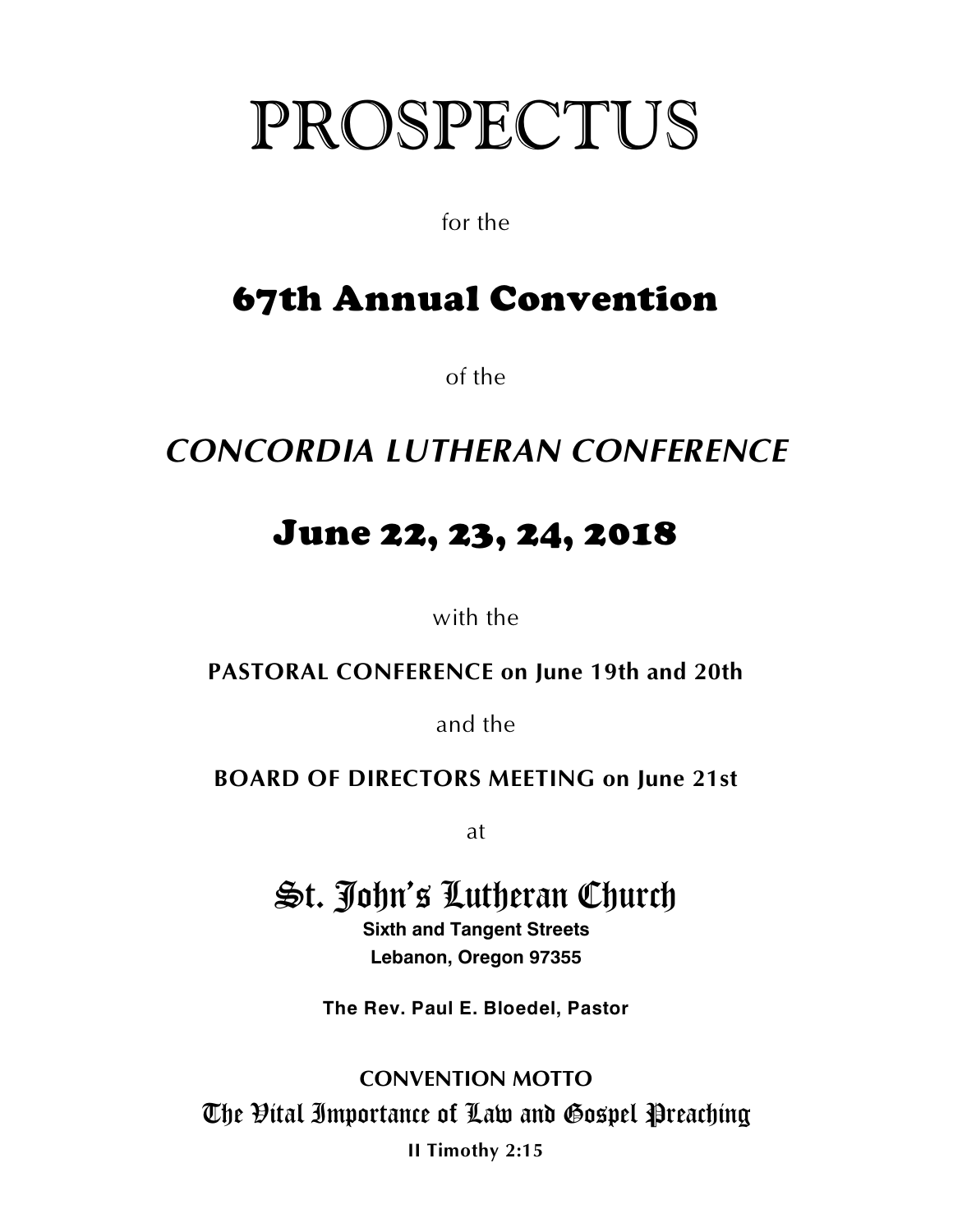#### **I. REPORTS TO BE SUBMITTED TO THE 2018 CONVENTION —**

#### **A. ANNUAL REPORT OF THE CONFERENCE PRESIDENT** (Pastor Edward J. Worley)

This report will set forth the state of the Conference, review the work of the Conference during the past fiscal year, and guide the activities of the Conference in convention assembled.

#### **B. REPORT OF THE PRESS COMMITTEE** (The Vice President and the Secretary)

This committee, in consultation with the local pastor, is responsible for news coverage of the convention. No release to the press is to be regarded as official information from our Conference unless approved by this committee.

#### **C. REPORT OF THE COMMITTEE ON LUTHERAN UNION** (Pastor David T. Mensing, Chairman)

This committee will bring our Conference up to date on the Committee's contacts with representatives of other Lutheran *church bodies*, if any, as well as pastors of any *independent* congregations, with the view toward establishing Godpleasing fellowship.

#### **D. REPORT OF THE COMMITTEE ON MISSIONS** (Pastor David T. Mensing, Chairman)

Any progress or difficulties relating to our Conference mission programs and outreach, including the vital need for continuing support of our mission endeavors, will be presented by this committee, as well as any request for financial subsidy from any sister congregation needing assistance.

#### **E. REPORT OF THE COMMITTEE ON THEOLOGICAL EDUCATION** (Pastor Edward J. Worley, Chairman)

A review of the committee's work during the past year regarding our program for training faithful pastors for the future will be presented. Since we have no students at present, there will be no special *interest reports* from the professors or from seminary students.

#### **F. REPORT OF THE EDITORIAL COMMITTEE** (Pastor David T. Mensing, Chairman)

This report will contain a review of the official organ of our Conference, the *CONCORDIA LUTHERAN*, as well as a report on any books and tracts edited by the second pastoral member of the committee, Pastor Paul E. Bloedel, and authorized by him for printing by *Scriptural Publications.*

#### **G. REPORT OF THE PUBLISHING HOUSE BOARD OF CONTROL** (Pastor Robert J. Lietz, Chairman)

This report will highlight the printing and dissemination of Conference materials by our publishing house, *Scriptural Publications*. This will include the printing and mailing of the *CONCORDIA LUTHERAN*, the maintenance of the Conference Web page, and the printing of Sunday School materials, authorized new tracts, booklets and books, as well as documentary and instructional material that is already the published position of the Conference. The financial and logistical aspects of this work will be reported on by the Business Manager of *Scriptural Publications*, Mr. Martin L. Trusty.

#### **H. REPORT OF THE FINANCE COMMITTEE** (Mr. Robert G. Bloedel, Chairman)

This report will review the past fiscal year and propose an operating budget for the coming fiscal year, June 1, 2018 through May 31, 2019. A draft of its proposed fiscal budget should normally be in the hands of the congregations for study by the end of March and is included as the last page of this PROSPECTUS, but final ratification is always subject to the action of the convention.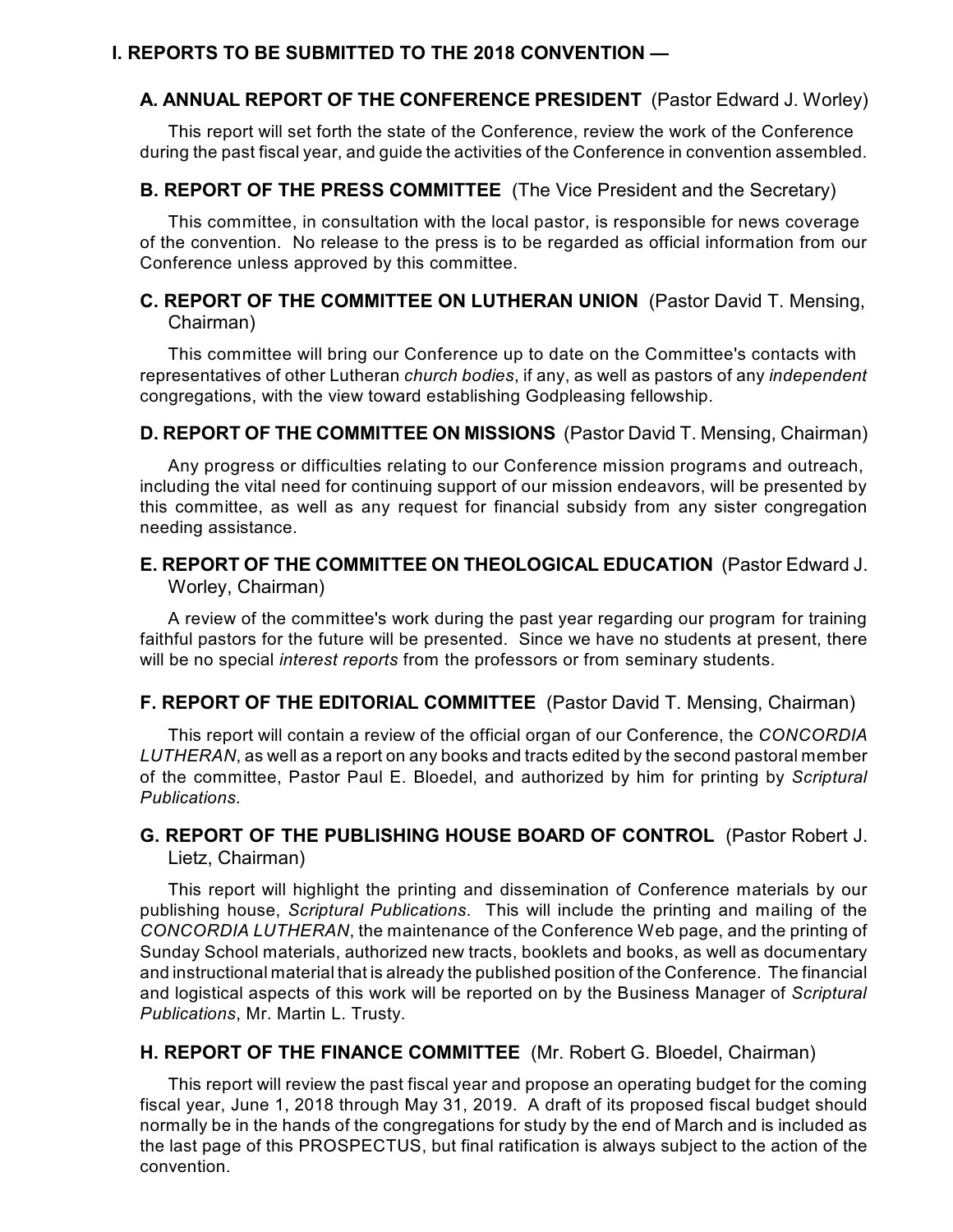**II. CONVENTION ESSAY —** The doctrinal essay, in keeping with this year's convention motto, is entitled: *"The Vital Importance of Preaching Both Law and Gospel in Every Sermon."* It will be delivered on Saturday morning and Sunday afternoon by the Rev. David T. Mensing.

**III. REPORT OF THE COMMITTEE TO REVIEW THE PRESIDENT'S REPORT —** This committee is appointed on the floor of the convention by the Vice President.

#### **IV. COMMITTEES APPOINTED BY THE PRESIDENT FOR CONVENTION BUSINESS —**

**A. AUDITING COMMITTEE:** Pastor Daniel P. Mensing, Chairman

Delegate from ST. JOHN'S: \_\_\_\_\_\_\_\_\_\_\_\_\_\_\_\_\_\_\_\_\_\_\_\_\_\_\_\_\_\_\_\_\_\_\_\_\_

Delegate from TRINITY:

 This committee is authorized to receive the audit of the Treasurer's records for the past fiscal year, such audit having been prepared by 2 or 3 members of the congregation of which the Treasurer is a member, to make any additional review of the books or records it may deem necessary, and present its report on the floor of the convention. It shall also prepare a similar report concerning the records of the Business Manager of our publishing house.

#### **B. COMMITTEE ON REGISTRATION & EXCUSES:** Pastor David J. Mensing, Chairman

Delegate from ST. MARK'S: \_\_\_\_\_\_\_\_\_\_\_\_\_\_\_\_\_\_\_\_\_\_\_\_\_\_\_\_\_\_\_\_\_\_\_\_

Delegate from PEACE:

 This committee has the responsibility of the proper seating of delegates. It will examine the credentials of the delegates of each member congregation in order to determine their voting privileges, and report to the convention. It is also in charge of convention registration and will receive any excuse for non-attendance of registered delegates. (**By-Law #4**)

#### **C. NOMINATING & ELECTIONS COMMITTEE:** Pastor Robert J. Lietz, Chairman

Delegate from ST. LUKE'S: **Example 20** and the contract of the contract of the contract of the contract of the contract of the contract of the contract of the contract of the contract of the contract of the contract of the

Delegate from PEACE:

 Slates of candidates for the Standing Committees are prepared by this committee, although additional slates may be nominated from the convention floor. It also conducts and supervises the election of Conference officers and committees by ballot vote of the delegates. (**By-Laws** #2 & #4; **Constitution**, Article V,1)

**D. RESOLUTIONS COMMITTEE:** Pastor Paul E. Bloedel, Chairman

Delegate from ST. JOHN'S:

Delegate from ST. LUKE'S:

It is the responsibility of this committee to prepare formal resolutions originating in its own midst or referred to it by the convention, and to lay them before the entire convention assembled for action.

**NOTE:** Each congregation is requested to decide which of its delegates it desires to serve on the above committees, so that the Lord's gifts in each of us may be put to the best use in His Kingdom. Each pastor should give this information to our President at the beginning of the convention.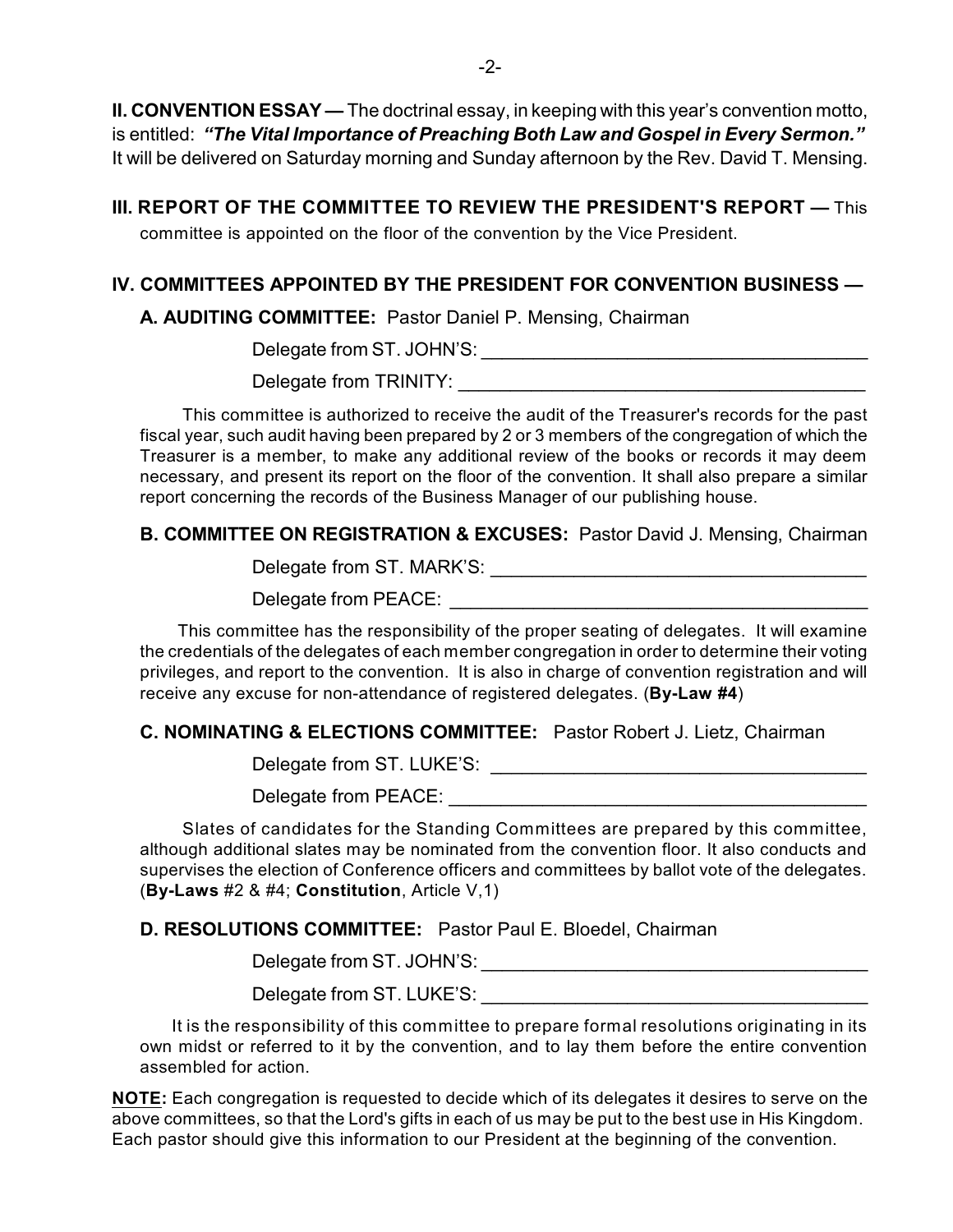None, except for on-going matters in the hands of standing or *ad hoc* committees for further report to and action by the delegates in convention assembled.

#### **VI. NEW BUSINESS —**

- **A. RECEPTION OF NEW MEMBERS.** If any congregations have made application for membership according to ARTICLE IV of our *Constitution,* their application is acted upon during the first session of the convention. Upon the assurance of the Conference President or a committee appointed by him that the conditions of membership are complied with, new members are accepted by unanimous resolution of the convention.
- **B. ELECTION OF OFFICERS AND STANDING COMMITTEES** is conducted by the convention committee appointed for this purpose (See page 2.) Term limits are NOT a factor this year (*Constitution,* Art. XI): Both the President and Vice President can be re-elected at the pleasure of the delegates since each has served only one term. The other officers do not have constitutional term limits.
- **C. RECOMMENDATIONS FROM THE CONFERENCE BOARD OF DIRECTORS.** The Board has the constitutional privilege of bringing special recommendations directly to the floor of the convention. (The Board's regularly scheduled meeting in advance of the convention will be held, God-willing, on **Thursday, June 21st.** This will give the officers, chairmen of standing committees, and board members-at-large opportunity to discuss in detail matters pertaining to the business of our Conference and to formulate any specific recommendations to bring before the convention for consideration by the delegates.)
- **D. ACTION ON SPECIAL RECOMMENDATIONS OF THE STANDING COMMITTEES** as proposed in their respective reports, recommendations which require action by the Conference in convention assembled, especially, but not limited to, subsidy requests.
- **E. MEMORIALS TO THE CONVENTION** that are submitted by congregations of the Conference (*By-Law* **#5**). None have been submitted as of this printing.
- **F. INVITATIONS TO HOST THE 68th ANNUAL CONVENTION** to be held God-willing on **June 28, 29 and 30, 2019.** Congregations contemplating such an invitation should be prepared to extend it through their delegates on the floor of this present convention at the time designated on the printed agenda.
- **G. AMENDMENTS TO THE** *CONSTITUTION* **OR** *BY-LAWS* **OF THE CONFERENCE,** if any. These must be presented **in writing** to the Conference in convention assembled, and each proposed change shall be voted on separately. A **two-thirds majority** of all votes cast shall be necessary for the adoption of a *constitutional* amendment, while a **simple majority** shall be required for passage of amendments to the *By-Laws*. Changes and amendments shall be in effect if and when subsequently **ratified** by **two-thirds** of the member congregations in a **referendum** — a **simple majority** of the congregations in the case of changes in the *By-Laws*.
- **H. ADOPTION OF A FISCAL BUDGET FOR 2018-2019.** According to the *Constitution*, Article IX,1,e,3, the **Finance Committee** is to present its proposed budget to the local congregations for their study no later than two months before the end of each fiscal year. Its proposal is also included in the **Prospectus** on the following page.  $\bullet$  Action on all subsidy requests will be handled in connection with the budget.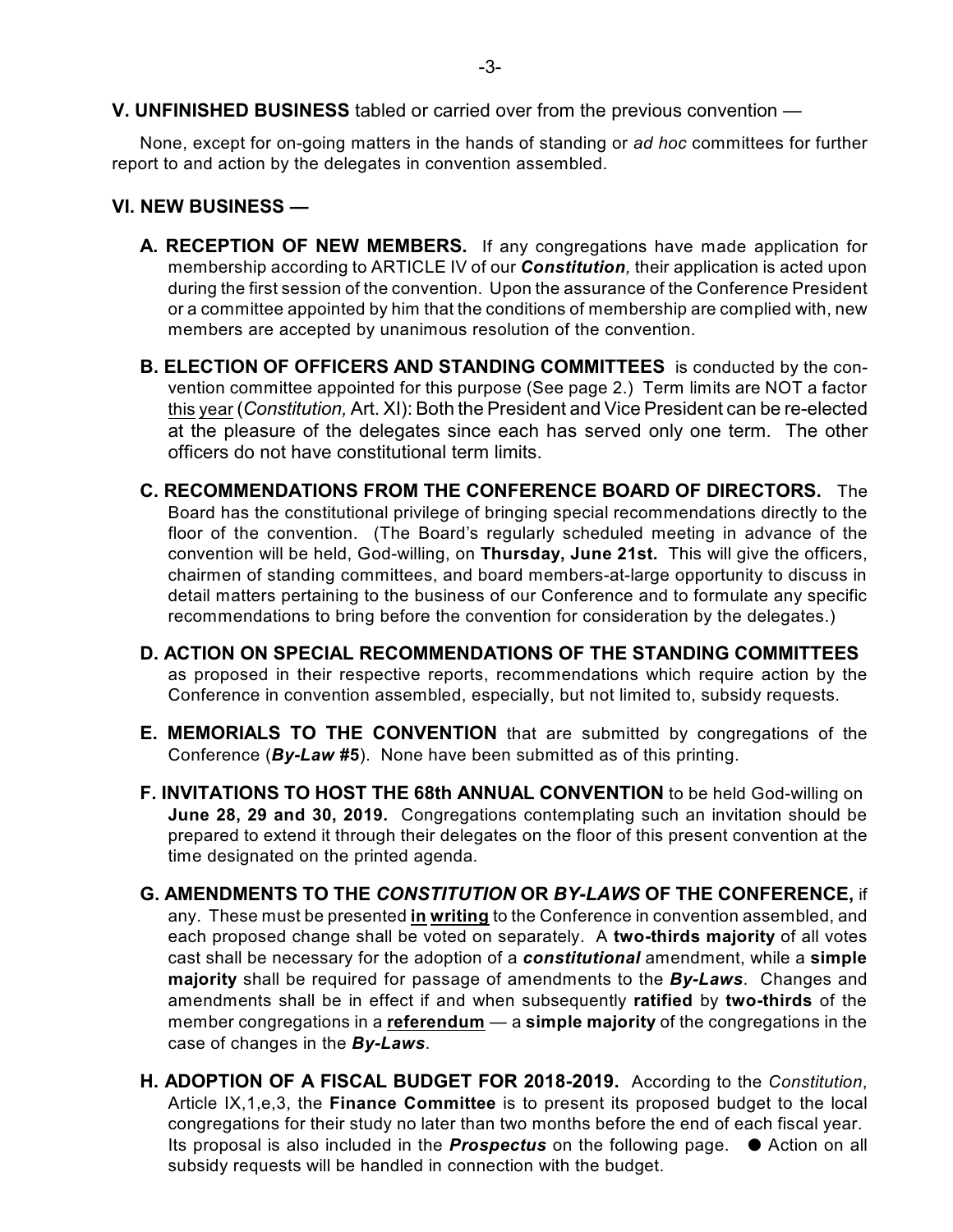#### **PROPOSED BUDGET for FISCAL YEAR 2018-2019**

|                                                        | <b>GENERAL FUND</b> | <b>STUDENT AID FUND</b> |
|--------------------------------------------------------|---------------------|-------------------------|
| Cash available, June 1, 2018 \$ 15,207.68 \$ 49,347.88 |                     |                         |

#### **ANTICIPATED INCOME:**

| <b>Source</b>                                                                   |             | Amount     |
|---------------------------------------------------------------------------------|-------------|------------|
| Good Shepherd, Tucson (Pledged)                                                 | \$<br>0.00  | \$         |
| Peace, Oak Forest (Pledged)                                                     | 6,000.00    |            |
| St. John's, Lebanon (Pledged)                                                   | 4,800.00    | 2,400.00   |
| St. Luke's, Seattle (Pledged)                                                   | 14,004.00   |            |
| <b>St. Mark's, Sauk Village (Pledged)</b>                                       | 0.00        |            |
| Trinity, Oak Park (Pledged)                                                     | 0.00        |            |
| Other                                                                           |             |            |
| <b>Convention Offering (Estimated)</b>                                          | 900.00      | ------     |
| <b>TOTAL Pledges and Other Estimated Income</b>                                 | \$25,704.00 | \$2,400.00 |
| TOTAL Available for the Purpose of Budgeting … \$ 40,911.68 ……………… \$ 51,747.88 |             |            |

#### **ANTICIPATED EXPENSES:**

|                                             | <b>Proposed Budgets</b> |                         |  |
|---------------------------------------------|-------------------------|-------------------------|--|
| <b>Budget Item</b>                          | <b>GENERAL FUND</b>     | <b>STUDENT AID FUND</b> |  |
|                                             |                         |                         |  |
| <b>Scriptural Publications Subsidy</b>      | \$1,500.00              |                         |  |
| Ekaterinburg Salary Subsidy*                | 12,000.00               |                         |  |
| Ekaterinburg Rental Subsidy*                | 2,400.00                |                         |  |
| St. Mark's, Sauk Village, Salary Subsidy*   | 8,400.00                |                         |  |
| Good Shepherd, Tucson, Salary Subsidy*      | 10,800.00               |                         |  |
| <b>General Travel Expense</b>               | 2,400.00                |                         |  |
| Convention Expense (By-Law 1,c)             | 1,000.00                |                         |  |
| <b>Miscellaneous Expenses</b>               | 1,500.00                |                         |  |
| <b>TOTAL PROPOSED BUDGETS for 2018-2019</b> | \$40,000.00             | \$0.00                  |  |

\*Based on LAST year's request. New requests have not yet been received to date by the Committee on Missions (Cf. *Constitution,* Article IX, 3, c).

Your **Finance Committee**: Mr. Phillip R. Martin; Mr. Paul Natterer; Mr. Jerry C. Sidwell; Mr. Robert G. Bloedel, Chairman